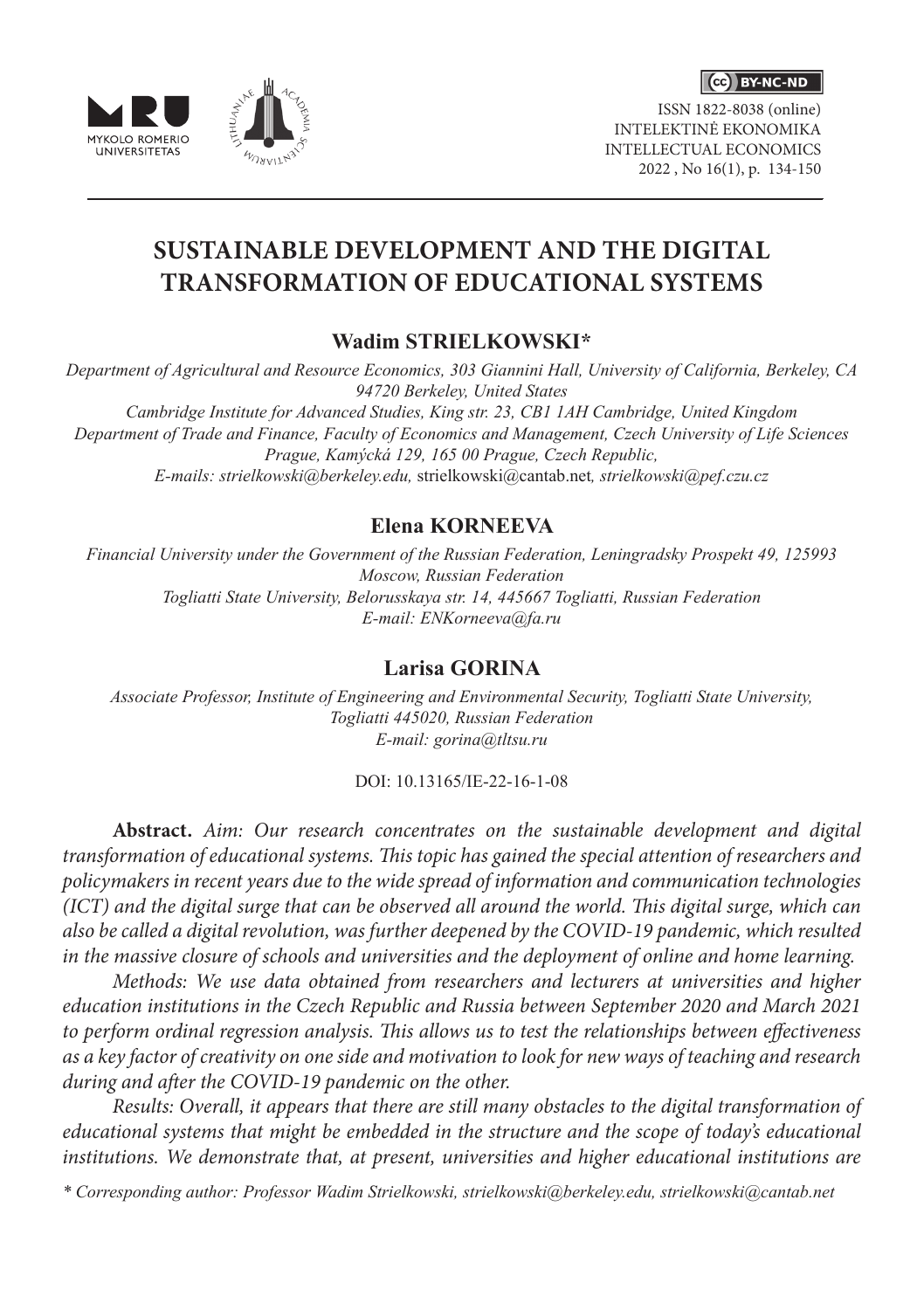*undergoing r`adical change driven by the need to digitize education and training processes in record time, and that many academics lack the innate technical skills for online education. Nevertheless, it appears that young and motivated academics and researchers are keen on embracing new technologies and support the digital transformation of educational systems.*

*Conclusions: Our results might be useful for decision-makers and stakeholders in universities and higher education institutions for designing their strategies for the digitalization of educational systems.*

**Keywords:** *educational systems, sustainable development, digitalization, COVID-19, information systems*

**JEL codes***: I23, I25, O33*

#### **Introduction**

In recent years, sustainable economic development and digital transformation have heavily impacted upon educational systems in virtually all countries around the world (ElMassah & Mohieldin, 2020). However, it is quite unfortunate that in today's fast-moving digital world, some countries have failed to take full advantage of technological change. One of the main reasons for the gap in technological innovation and adoption is the lack of digital skills and awareness (Nordhaus, 2019). For example, the Vietnam Digital Evolution Index (DEI), at 46.79, is low compared to other Southeast Asian countries such as Malaysia (69.03), Thailand (55.04), Singapore (90.82), and Indonesia (46.72). It is obvious that DEI insights can help us recognize the need to promote digital change in Vietnam's education sector (Knoema, 2021), but other researchers have concluded that the digitization of schools is a complicated process (Lindqvist & Pettersson, 2019)

As a key player in the national education system, higher education institutions (HEIs) play a role in helping to catch up in several dimensions associated with digital skills development among students, minors, and, to a certain extent, adults. HEIs must embrace digital technologies and become drivers of the growth and development of their own ecosystems. HEIs need to become engines of digital innovation, including the provision of the skills needed to navigate the paradigm shift (Nureev et al., 2020). Quality education is one of the pillars of the 2030 Agenda for Sustainable Development of the United Nations, which aims to promote inclusive and equitable quality education and lifelong learning opportunities. UNESCO has begun preparing the Declaration on Connectivity in Education to support learning and strengthen the resilience of education systems. Digital learning can reduce the cost of access to training and better meet individual needs (OECD, 2020).

The transition to virtual learning is the future of higher education. The current COVID-19 pandemic has changed the way work and life are interrelated on a global scale. University systems must strive to overcome this situation in order to be competitive and to provide high-quality education in a digital transition scenario, where disruptive technological innovations are accelerating change. To achieve this goal, this paper explains the obstacles and challenges that universities face, the technological resources and methods that they must deploy in the current scenario of the transformation of higher education, and the role of higher educational institutions (as well as other business enterprises and state institutions) in the face of COVID-19 upheavals (Pan & Zhang, 2020; Strielkowski et al., 2021; or Trachenko et al., 2021).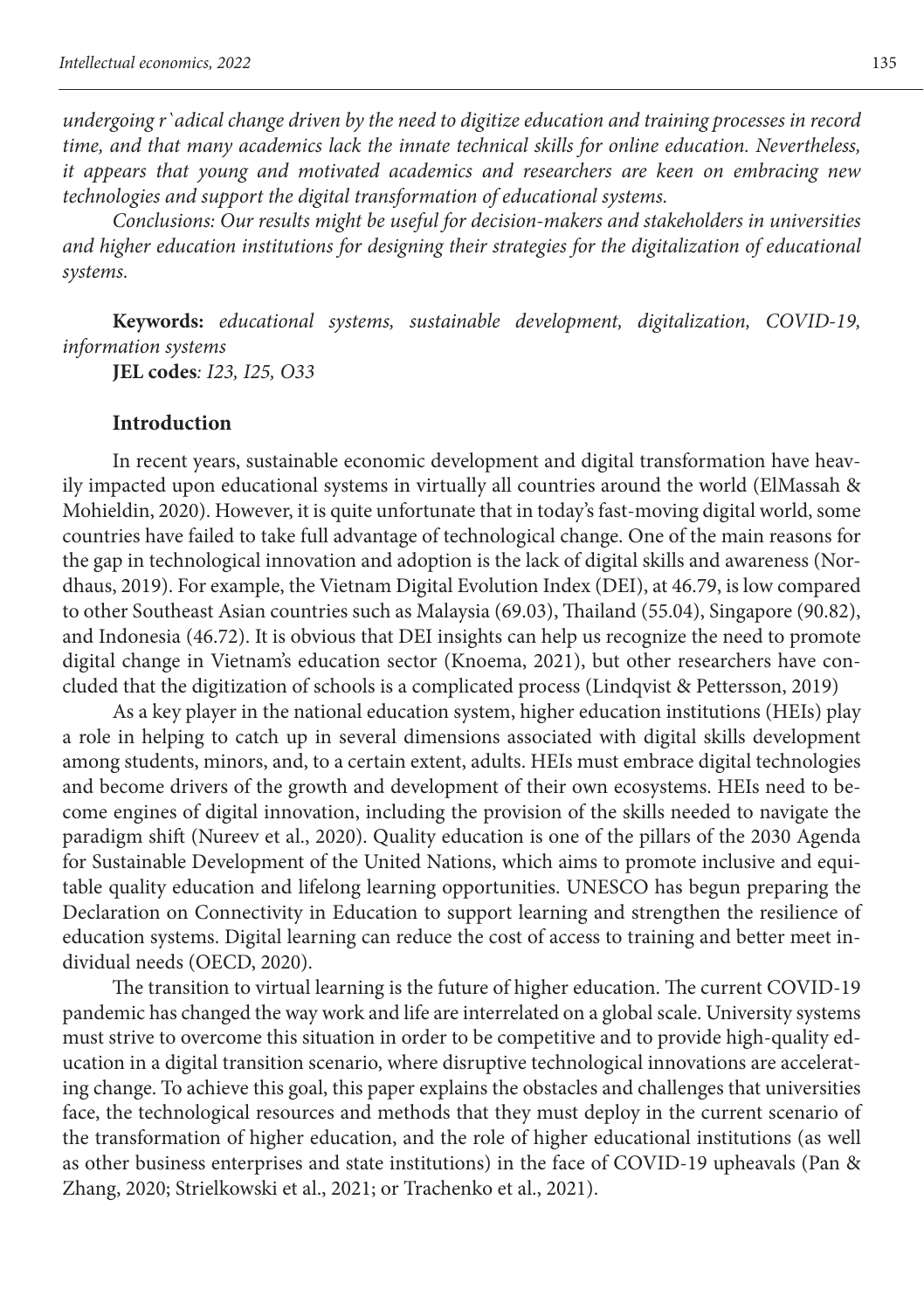In summary, the conceptualization of digitization in small steps enables the analysis of gradual digitization, since it does not end with the complete transformation of the school. Learning involves the transformation of entire activities and systems, including qualitative changes in objects, practices, cultural patterns, and activities (Engeström & Sannino, 2010). This in turn should contribute to the picture of the different levels of learning and the steps of transformation in schools.

We have categorized climate knowledge, for example, as an environmental achievement, but it can also be appropriately considered an academic achievement in an environment where students study science-related materials in a curriculum that is developed based on government standards and standardized tests. However, the inclusion of non-academic achievements (e.g., in the environment, civic engagement, health benefits) as a focus in the government K-12 energy efficiency programs that underpin this review may reflect a desire to disseminate what students learn in school through the framework of traditional academic performance (Ladwig, 2010). However, change is unlikely as long as educational institutions support a pedagogy in which the teacher puts information into the student, and the student relies on the teacher to gain knowledge: a school-wide resilience approach is preferred (Karami-Akkary et al., 2019). One-off measures may have only a small effect, hence continuing education during school years with a focus on several dimensions of sustainability can lead to intelligent changes in the environmental orientation of young students. Other instruments, such as the Attitudes towards Sustainable Development scale, which are based on measuring many aspects of the environment, economy, society, and education, can be tested in similar contexts in future work to examine students' attitudes towards sustainability and their relation to other variables (Biasutti & Frate, 2017). One needs to develop an action plan that looks at how the education sector can mitigate, adapt, educate, and promote equity to respond to and address climate change. The purpose of these resources is to create a solution-oriented society in which people have the skills and knowledge to make a difference in society, the economy, and the environment. Peace education and positive youth development are two examples from many areas with results that are consistent with energy efficiency. Focusing on content, structure, and the results of interest in many peer-reviewed articles devoted to the environmental education of K-12 students published in recent years, our analysis shows that the field of environmental education (EE) research is expanding in various dimensions, including, in particular, diversity of the investigated results.

This paper is structured as follows: section 1 discusses the issues posed by the global network of environmental education, with all educational systems facing the broader environmental problems faced by humanity. Section 2 contemplates the globalization of environmental education and national educational systems. Section 3 focuses on international cooperation, as universities and HEIs worldwide are training specialists in similar areas and finding foreign partners. Section 4 outlines the data and methods. Section 5 reports the results of the empirical model and provides a discussion of its results. Finally, the conclusions offer an overall summary and policy implications, as well as suggestions for professionals and researchers.

## **1. Global network of environmental education**

In recent years, there have been many efforts to build a global network of environmental education, with all educational systems facing the broader environmental problems faced by hu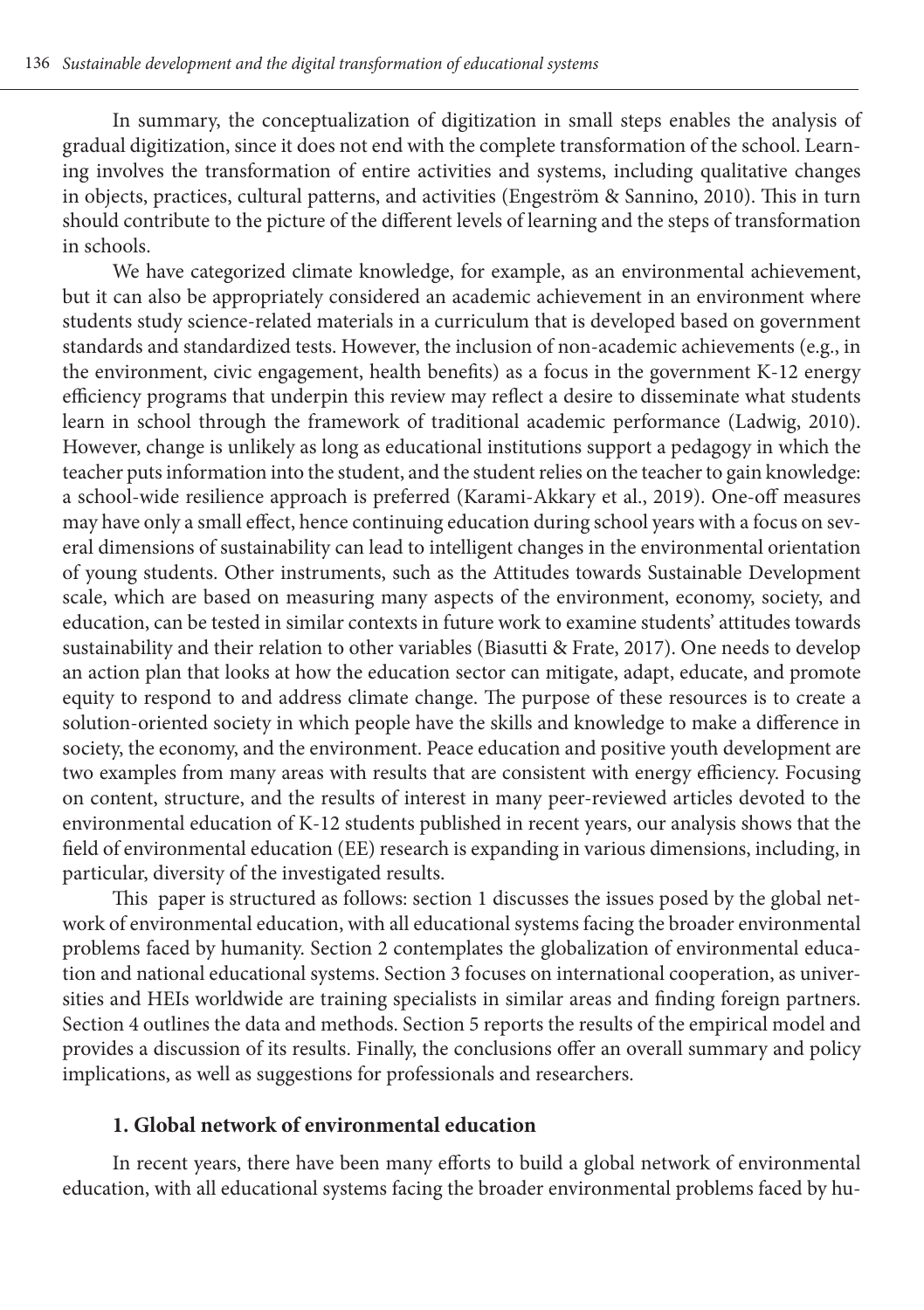manity (Dhawan, 2020). In the last few decades, initiatives such as Agenda 21 and discussions on the Earth Charter have promoted debate on environmental education as an important part of the dialogue on the role of education in relation to human perspectives. Knowledge of social change and social justice can bring about change in local and global societies, but, at least initially, this has not focused on sustainability education because its roots lie in its narrow focus on environmental protection and resource conservation (Aikens et al., 2016).

A socio-political dimension should also be emphasized, as this aims to encourage people to act in accordance with the public good of the environment (Machin, 2012). Education for Sustainable Development (ESD) has many similarities with the distant education (DE) in addressing issues such as climate change, oil scarcity, water pollution, biodiversity conservation, poverty reduction, and human rights. It also extends the social and human rights dimensions of DE beyond those of other education sectors to include a strong environmental focus. The concept of ESD was developed when aiming environmental education at developing the knowledge, skills, values, attitudes, and behaviors of people who care about their environment (Kopnina & Cocis, 2017). The goal of ESD is to help people make decisions and implement measures to improve our quality of life without endangering the planet. ESD promotes the development of the knowledge, skills, understanding, values, and measures needed to create a sustainable world that assures environmental protection, promotes social justice, and promotes economic sustainability. As a necessary tool for the dissemination of environmental responsibility, environmental education in the Global South addresses environmental issues in terms of their impact on different communities and specific needs, where discourse differs on environmental education and sustainable development. Although it was developed in the Global North, where environmentalists focus on conservation and address the needs of communities, the South is pushing a conservation agenda alongside social, economic, and political development (Lele, 2021). The role of environmental education is focused on the potential for economic growth and development, with UNESCO projects on the application of environmental education to sustainable development being declared as creative and effective uses of human potential and capital to ensure rapid and equitable economic growth with minimal environmental impact (Richter & De Sousa, 2019). Figure 1 offers a scheme of online (or offline) education and e-learning for sustainable development.



**Figure 1**. *Education and e-learning for sustainable development* If environmental education can keep pace with potential audiences, it and the entire envi-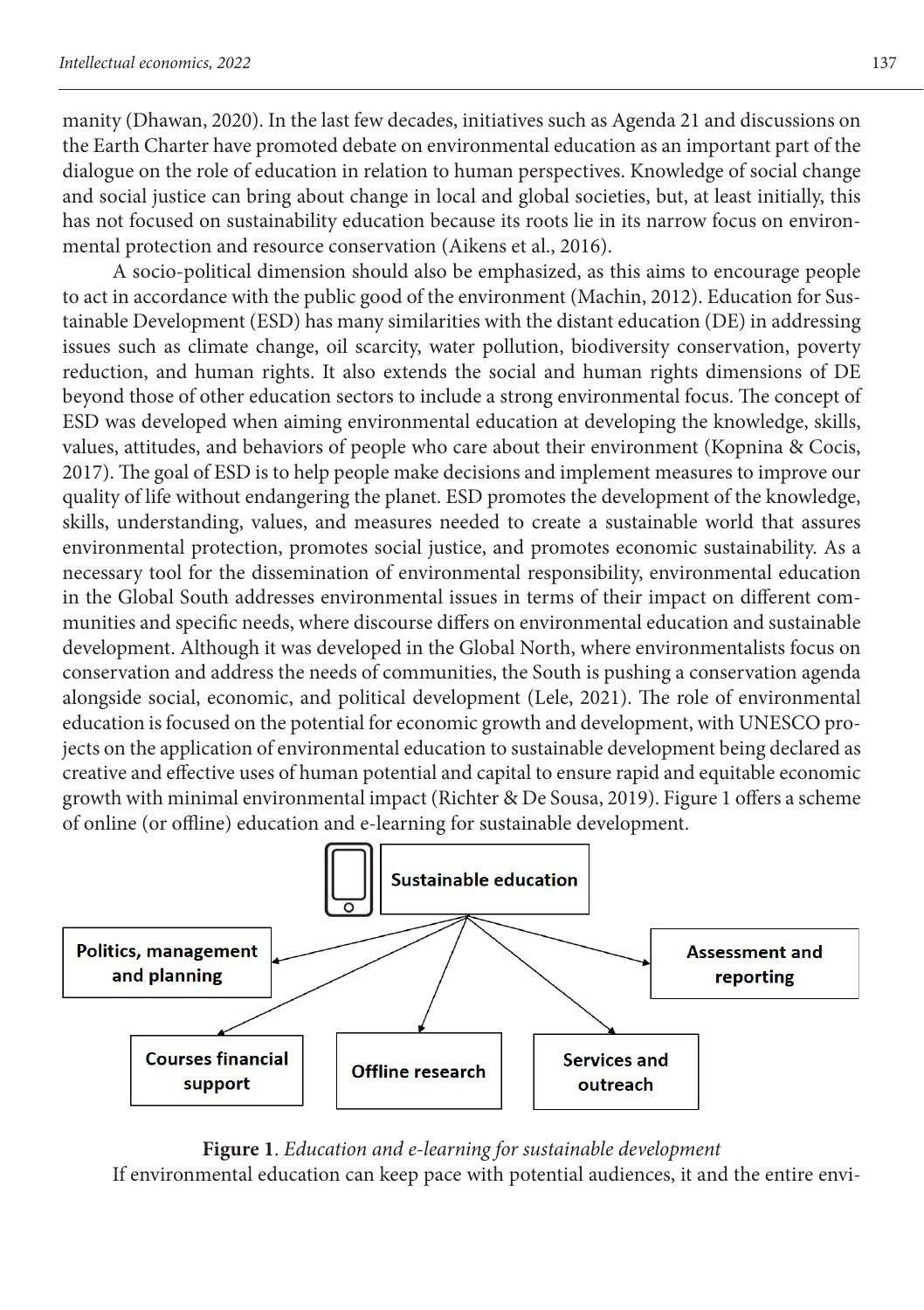ronmental movement will benefit by remaining relevant to future generations and inspiring individuals to act to protect natural resources and the environment. Overcoming these obstacles is the goal of a partnership recently created by the World Resources Institute (WRI) and the Global Network of Environmental Education Centers. A 1992 survey by the National Consortium for Environmental Education Training found that teachers had difficulty finding help for students. In response, the consortium created a teacher's manual entitled Getting Started, a toolbox of information, and workshops throughout the country to prepare teachers for environmental education. The consortium also linked key sources of K-12 education materials on the environment and sustainable development that could be accessed through websites (Čábelková et al., 2020).

In general, ESD broadens the social and human rights dimensions in educational institutions and other education sectors, with a particular focus on the environment. ESD also promotes social inclusion, and it is at the core of the ECO-UNESCO ECO-Choices program, a drug prevention and awareness initiative that highlights the key role of the environment in human well-being and proposes environmental action projects for young people (Edwards et al., 2020). By providing engaging content and hands-on activities and by leading by example, teachers can empower students to play an active role in the sustainable development movement.

Well-designed and integrated education programs for sustainable development at the school level can have a significant positive impact on raising student awareness in this area. In this context, one can show how collaboration between high schools and universities can play an important role in the development of a comprehensive educational program on the specific topic of sustainability (Kiely et al., 2021). These forms of education can develop and grow, and can examine best practices in the school self-evaluation (SSE) in the context of national education policy, with a particular emphasis on how SSE can fit into this framework. The systematic thinking method of education creates an environment in which sustainability can be integrated into the entire campus, curriculum, and community. Incorporating system thinking into education before the age of 12 enables young people to look at sustainable development issues from different perspectives and work hard to find solutions to complex environmental, social, and economic problems (García-González et al., 2020). Sustainability education in K-12 schools can respond to the complex challenges facing our world by providing learners with experience and knowledge in systems thinking, civic action, and sustainable development goals. Education must be transformative and must enable us to make informed decisions and take individual and collective action to change our society and care for the planet. To do this, we need to take action today, and our education sector can be an important tool to help us decarbonize by 2050 and prepare the next generation for resilience.

Due to the COVID-19 pandemic, states and countries are facing tight budgets. Serving nearly one in six Americans, K-12 public schools can play a vital role in moving towards environmental sustainability. This is why sustainable schools are important; we must give students an educational curriculum, physical location, and organizational culture to foster the development of environmentally conscious global citizens (Ferreira et al., 2020). By introducing sustainability principles into classrooms – both as a mindset and as a pedagogy – teachers are inspiring the next generation of environmentalists and transforming students into global citizens. Leading sustainable lifestyles and traveling with students will be one of the most powerful ways to inspire a new generation of environmental leaders and leaders. One can visit Green Teacher, another non-prof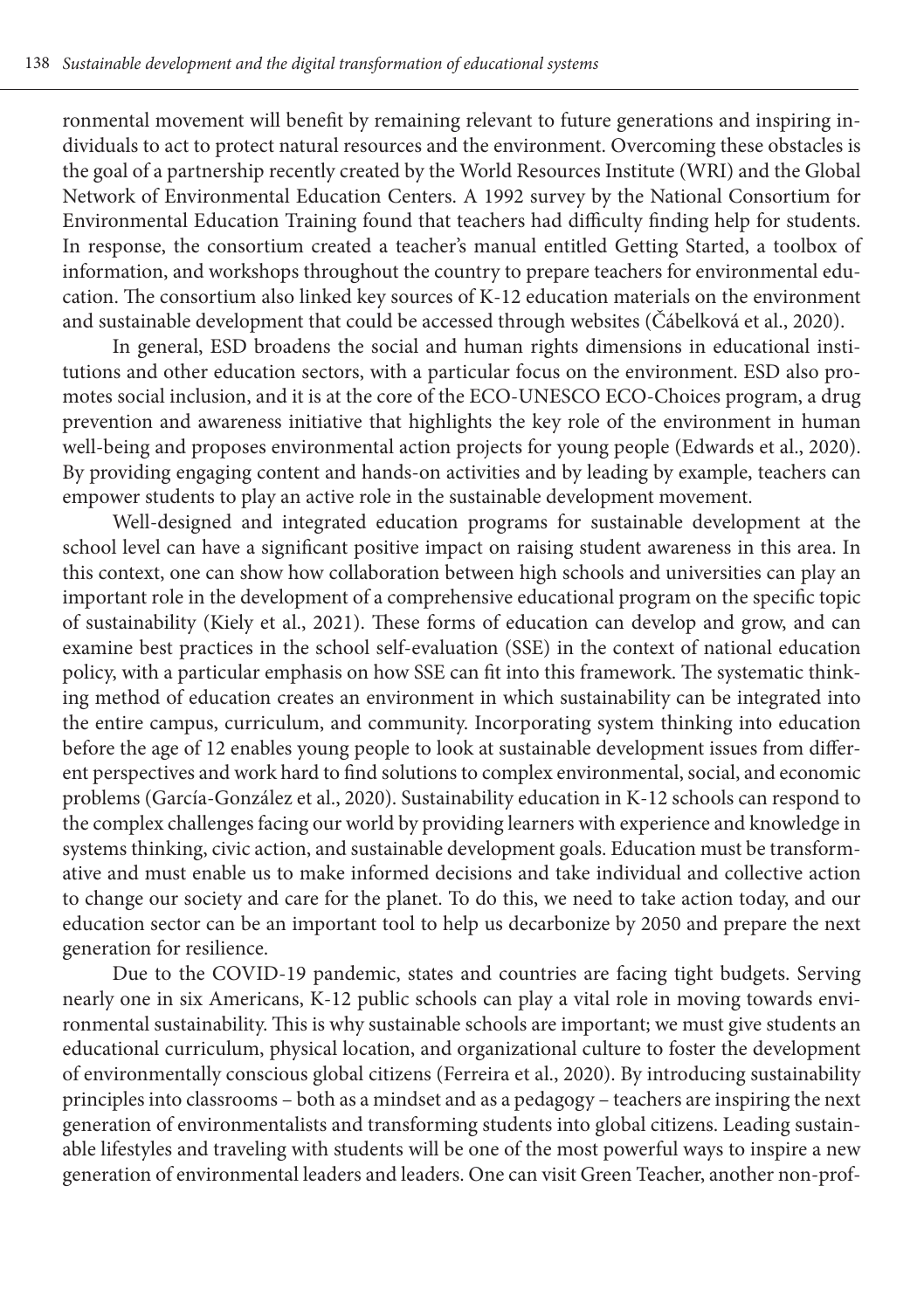it organization that helps educators, both in and out of schools, raise environmental awareness among youth. As primary and secondary schools find innovative ways to meet the needs of students during the COVID-19 pandemic and switch to distance learning, new initiatives aim to make public education have a significant impact on the environment and provide advice for schools to support environmental sustainability. A new report from the Aspen Institute's K-12 Climate Action Initiative examines schools that have a significant impact on the environment and considers government policies that can help schools adopt sustainable practices and advance the school's educational mission in the process (Aspen Institute, 2020).

 There are many projects that link vulnerable populations with integrated technology programs to engage underserved students in environmental education and to investigate the effectiveness of integrating technology into their educational experiences. One study observed the effects of the use of digital technologies in outdoor training. High school students conducted a scientific study of their urban ecosystems using geographical information systems (GIS) and computer models in an intensive summer program focusing on urban ecology. In addition to acquiring valuable skills and environmental knowledge, students also experience progress in other academic areas (Barnett et al., 2011). Nature programs are courses that teach students other skills, and the use of outdoor facilities (e.g. schoolyards, nearby parks, public land, nature reserves, wetlands, and national parks) gives the traditional curriculum a sense of wealth and relevance.

## **2. Globalization of environmental education and national educational systems**

In general, it is clear that the process of the globalization of environmental education implies fundamental changes in national educational systems. Educational research must recognize the value of change and provide opportunities for research to rethink what is appropriate and successful in educational practice (Malik, 2018). Innovation in education should embrace the view that interaction and enrichment among each other is for the common good of society. In the globalization of education, it is useful to think outside the box in order to develop our own innovations and create a broad basis for implementation. The problem is that our education system does not provide for the future competencies of the prevailing worldview of our society, which is enshrined in values, content, objectives, and educational methods. It is as if the education system were a prisoner of its history, derived from the worldview of industrial time and scientific reductionism (Marouli, 2021). The implicit goal of education is to convey this world view and our value system to the next generation so that they can become good citizens and administrators of the system. The main difficulty of modernization theory is that it focuses on changes in societies and nations relative to themselves, with Western societies as its main point of reference, neglecting the interconnectedness of these societies, their interdependence, and the role that non-Western countries play in the West's development. Immanuel Wallerstein was one of the earliest and most influential scientists to point out the weaknesses of modernization theory. He developed the theory of the world system to explain how the world expanded to shape relations between societies driven by a capitalist system of economic exchange. In contrast to the emphasis on linear development in modernization theory, he showed that rich and poor societies were trapped in a world system in which the progress of their relative economic advantages and disadvantages was achieved through politics and culture (Gilman, 2018). Globalization implies that information and knowledge are more widely distributed and shared. At the same time, the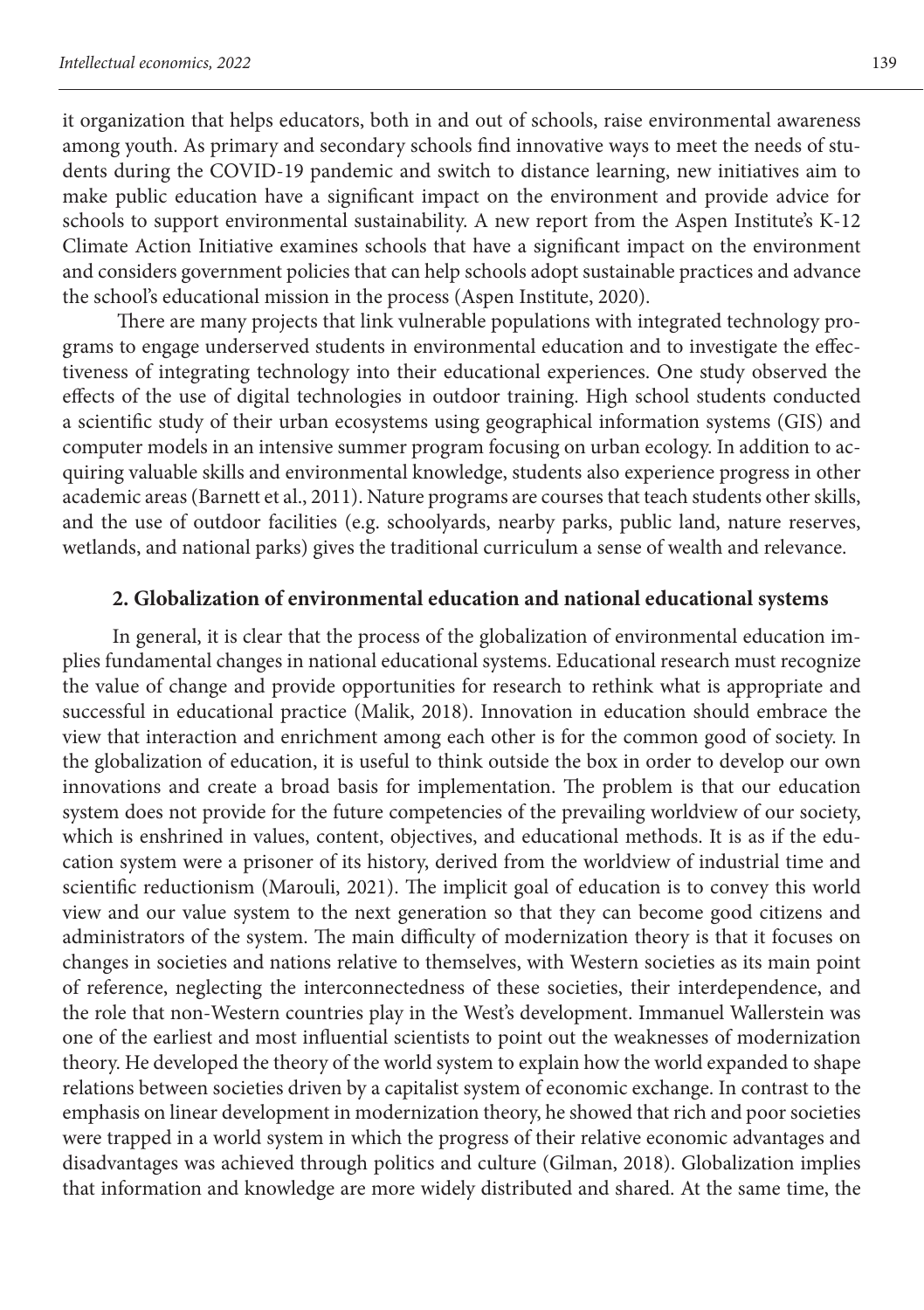arrival of foreign goods, services, and capital into a country creates incentives and demands to strengthen the education system so that a country's citizens recognize the upcoming competitive challenges. Globalization also creates a framework for cooperation between nations on a wide range of non-economic issues, with cross-border implications such as migration, the environment, and legal issues (Wang & Garduno-Rivera, 2021).

Specialization objectives aim to help students develop the knowledge, skills, and dispositions required to be competent citizens and world-class teachers. The new specializations offered by national universities focus on the universal need for continuous improvement of teaching and learning, and offer students a balance between philosophy, theory, practice, and application through joint research projects and field-related activities. The main focus of these specializations is on advanced, innovative, effective, and international approaches, ideas, and strategies in the field of learning that take into account the needs of nations and create contemporary school environments that accommodate different groups of pupils to empower students to become fellow learners in the creation of a sustainable society. The formal education system finds a co-creative and transformative relationship with society, as radical modern learning organizations emerge on both sides that reinforce change and exert their influence in all areas of society (Pavel & Isak, 2022). This process creates a strengthening loop between education and social change, which affects the design of the education system. There are many different ways to achieve financial stability, economic growth, and a higher standard of living, and each country will vary according to the specificity of its national economy and political system. Sustainable development consists of a balance between local and global efforts to meet basic human needs without destroying or damaging the natural environment. Dealing with the tension between sustainability and sustainable development is a key role played by international organizations such as the UN, governments of various countries, NGOs, and civil society organizations (Mensah, 2019).

In order to ensure sustainable development, every company, government, or civil society organization, whether global, regional, or national, is advised and expected to show ownership, leadership, and citizenship. The concept of ESD arose from the need for education to meet the increasing ecological challenges of the planet. ESD aims to empower and equip current and future generations to meet their needs with a balanced and integrated approach to the economic, social, and environmental aspects of sustainable development. It understands that education promotes changes in knowledge, skills, values, and attitudes to enable a sustainable and just society (Shulla et al., 2020).

Based on ITC standards, ESD covers all products – in particular agricultural products, followed by processed foods. The increasing pace of globalization and its impact on the environment is a major global concern. Research is full of conflicting results, but many believe that increasing globalization is harmful to the environment. A large number of environmentalists who support this view base their arguments on the premise that globalization leads to more global demand, which leads to more production. Increasing global demand contributes to the exploitation of the environment and the depletion of natural resources. As environmental concerns mount, an important question is whether deglobalization will have the opposite effect on the environment. Several World Trade Organization (WTO) trade-related measures are compatible with environmental protection and the sustainable use of natural resources. For example, the Green WTO rules instruct countries to protect human, animal, and plant life and to conserve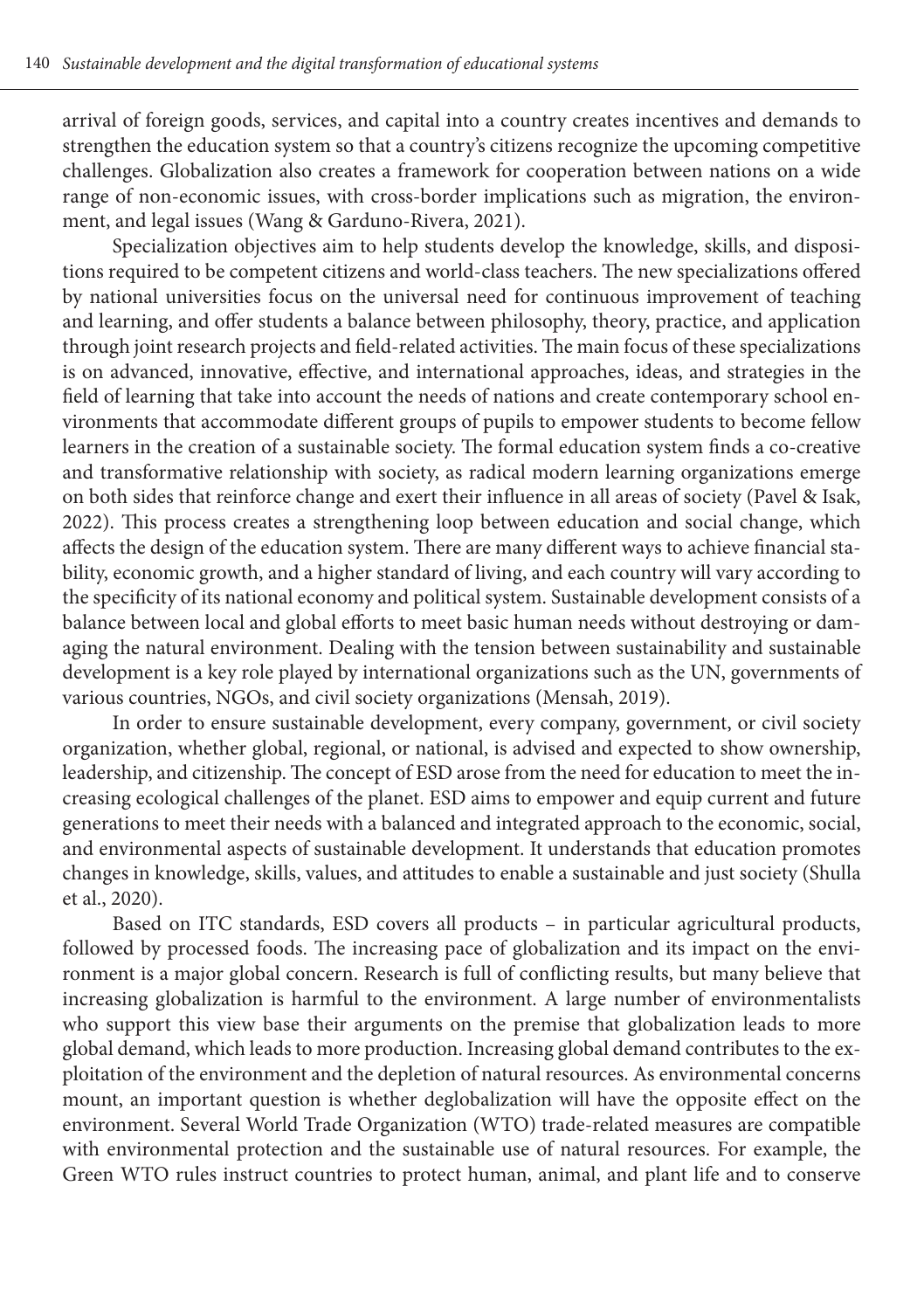their inexhaustible natural resources (Philibert, 2019).

Therefore, it would be prudent to be cautious about abandoning the traditional, straightforward, socialized university model, as blind acceptance of "disruptive technologies" will make many question what they know and do, which will make this period of change even harder to graduate from. Rather, the digital transformation of universities will continue to change the teaching, learning, and experiences of students and faculty for years to come. While digital transformation is about how people use technology, not technology itself, research shows that digital technology can make education more efficient, scalable, and accessible. For example, one study pointed out that digital transformation can provide students with knowledge and skills for life and work, as well as reimagining processes such as recruiting and interacting with students in clubs and companies, including student groups during college and after graduation. Although HEIs are at different stages along the journey of digital transformation, other institutions can provide important experience for promoting digital transformation into higher education and becoming digital education institutions. Through social media, web seminars, and virtual seminars, HEIs can allow citizens of other countries to use digital technology (Mhlanga & Moloi, 2020).

During digital learning transformation, the behaviors of universities, students, and employers change, at the same time making this a critical moment for evaluating business results and cases and rethinking strategies and policies from a new perspective. As the education sector recovers from the pandemic, leaders and managers face the challenge of challenging the status quo and introducing new methods of management institutions and organizations. The education industry, like any other industry, can use more technologies and innovative solutions to improve efficiency and survive in the post-COVID-19 world. The core business model of the university must become a digital business model. To this end, most universities need to rethink their IT methods and allocate the necessary level of resources. It is time to realize that in order to create a modern user experience, universities must first invest in efficient IT infrastructure, especially when everything in higher education depends on technology and new cutting-edge technologies. The art building is empty; this will force many institutions to reinvent the way they provide students with experiences and services. With education shutting down all over the world, it is time for university administrators to study how e-learning programs can improve the accessibility of more students. The end of 2020 marks a clear turning point, as students, educators, and government leaders are exploring the cost and value of higher education through new traditional classroom perspectives and multiple digital delivery methods. Education is one of the least digitized and labor-intensive sectors in the economy, which shows that the opportunities and risks associated with technology-related disruption are great. To achieve these goals, this paper explains some of the obstacles and challenges that universities face, as well as the technical resources and methods they use in their current scenarios to transform higher education in response to the spread of COVID-19 (Blankenberger & Williams, 2020). It is likely that we are going to witness a long-term impact of the COVID-19 pandemic, with all of its restrictions on higher education lasting for several years and changing the way we experience higher education. We now see that COVID-19 has redirected and amplified the concerns and actions of universities around the world, reshaping and challenging their interests in ensuring short-term business continuity while ensuring long-term institutional viability. In addition, the COVID-19 pandemic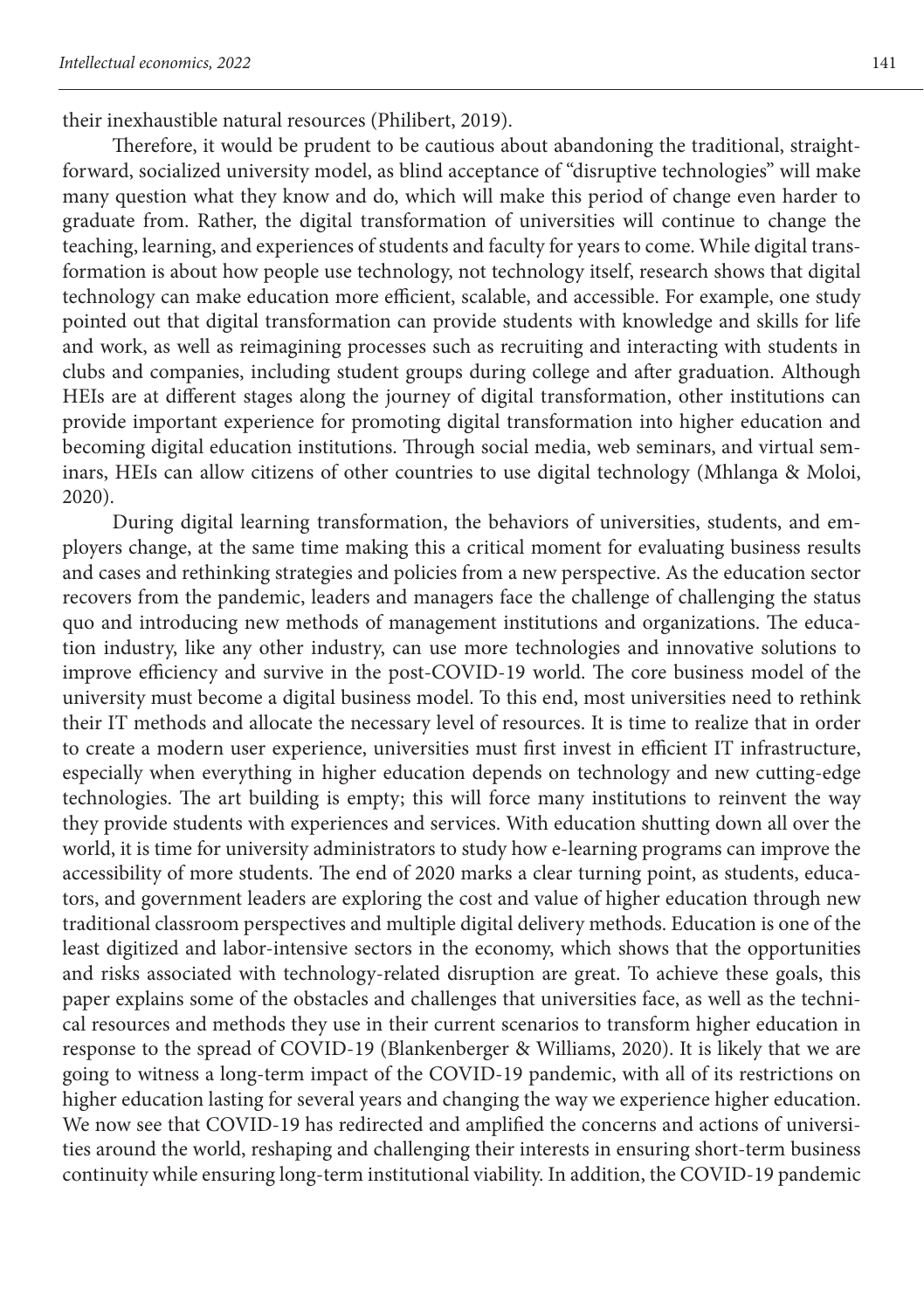quickly put pressure on previously predicted trends in education such as the University of the Future. We then move on to more detailed results to answer the second research question which looks at additional factors in detail, providing detailed reports on how rapid change has impacted students and staff and the role of HEIs and systems in this process. This includes questions about the perceived impact of the rapid digital transition on learning outcomes and access to education, higher education readiness, responses to crisis management, major challenges in the transition to online learning, innovation arising from the pandemic, and long-term outlook effects (Watermeyer et al., 2021).

While some students do not like online learning and the digitalization of education, we have to stress that the process is inevitable and needs to be implemented. COVID-19 showed us that online education is not a myth and can be conducted with some creativity and effort. Hence, we need to learn how to use it wisely and within reason in order to ensure the dissemination of knowledge with the basic human need for socializing and being a part of a group.

### **3. International cooperation**

Alongside the aforementioned, one can also acknowledge that international cooperation and exchange are extremely important for sharing ideas and the dissemination of knowledge around the world. International relations programs are conducted at colleges of professional studies, where students are invited to participate as compulsory electives and enjoy the benefits of international experience in an applicable discipline. For a week, students work on the basis of international experience to solve real problems for established multinational organizations, where they act as international consultants and apply their learning to practical scenarios. Students not only study abroad during their schooling, but also receive huge benefits to their education and careers. Some organizations and HEIs that engage these kinds of programs typically have ties to the United States, but tend to cooperate with hundreds of other organizations engaged in international exchanges. After working for a long time in the Middle East and North Africa (MENA countries), they offer experience in program management, proposal development, implementation, event coordination, and training design – not only in these countries, but all around the world.

The World Bank Group (WBG) provides financial and analytical support to governments in a wide range of fields, from systems and institutional development to targeted training programs. It works with countries and multilateral development partners to ensure that individuals have access to high-quality education and training and to help employers gain the skills they need. Countries also need policy interventions to better support skills development and measure the results of programs. There is a need for the WBG to conduct programs and policy research and analysis to improve interventions and the measurement of capabilities. During the resilient recovery phase, the WBG should focus its support on building skills development systems (World Bank, 2021).

Presently, we can observe educational programs that train large numbers of workers, but for the most part there are no mechanisms that enable them to train themselves. We need more emphasis on the fundamental purpose of education, not skills. In recent years, academics have begun to realize that the idea of offering education as an off-site education rather than an onsite one is misguided, because it is more expensive and less effective than self-directed learning.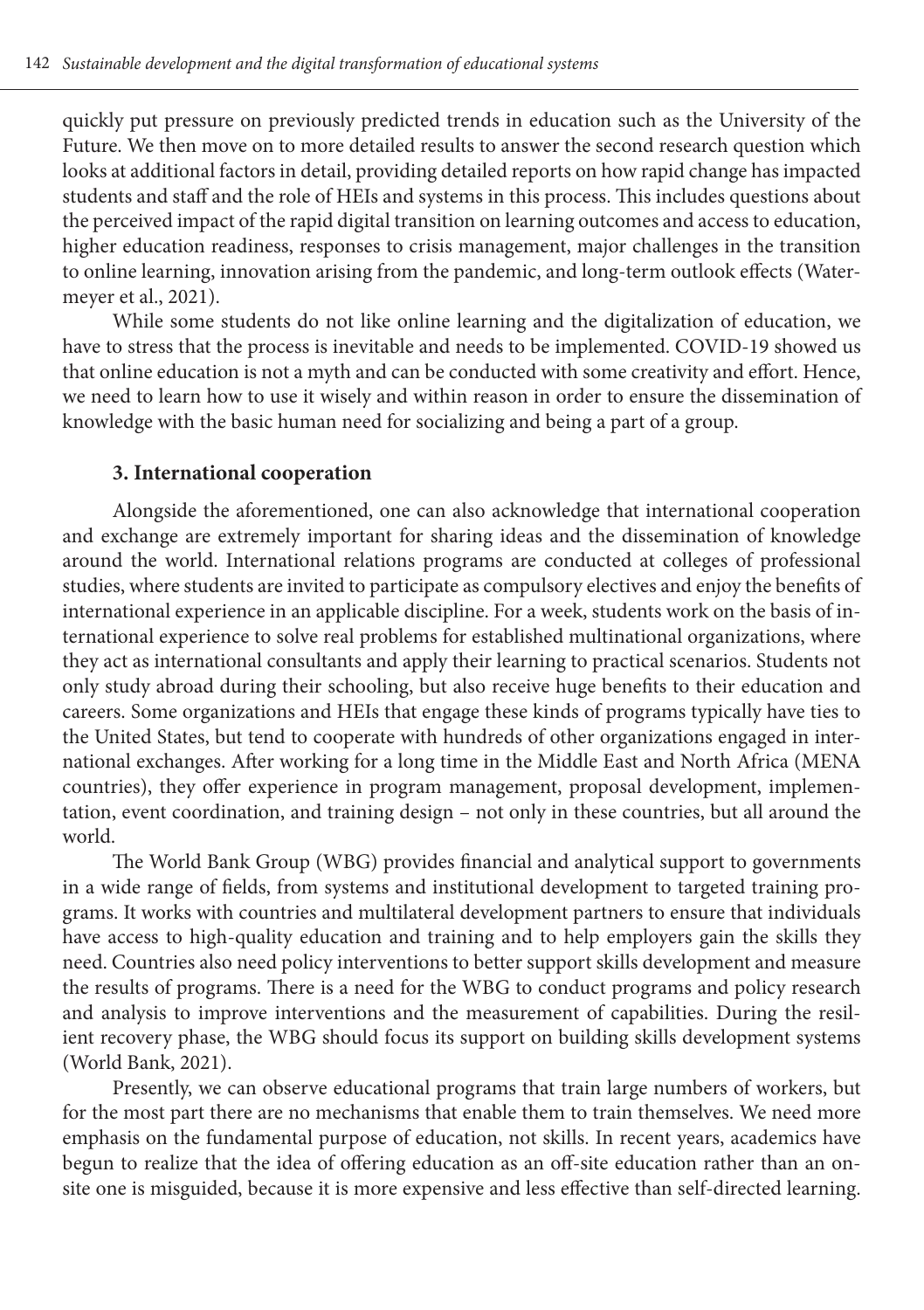Therefore, transformation is needed, and whilst it is coming, the questions of how we will face it and how this will change higher education remain, and can only be answered in time.

## **4. Data and methods**

The data used in this study was collected using our own online survey administered in the Czech Republic and Russian Federation between September 2020 and March 2021. We applied the quasi-random method of sampling that featured both the elements of the snowball sampling technique as well as parts of opportunity sampling. All of the participants were recruited either personally via social networks and online modes of communication or via personalized e-mail messages.

The two countries in question were not selected at random but due to their specificities: both represent post-communist countries that embarked on the path of economic transition over 30 years ago; however, the tracks of their development have started to differ for economic, social, and geopolitical reasons. The level of digitalization and e-government participation in both countries is also quite different, with Russia lagging behind the Czech Republic in the early 2000s but quickly catching up and implementing digitalization and e-participation by the early 2020s (United Nations, 2021).

In total, a sample of 400 respondents from the Czech Republic (136 respondents) and Russian Federation (264 respondents) was obtained. The sample consisted of 58% women and 42% men ( $M \pm SD = 45.53 \pm 11.46$ , median 44). All of the respondents completed our questionnaire voluntarily and anonymously.

Since the majority of the respondents operated in the sphere of higher education and learning, most of them had a higher education degree (master's degree or higher). The positions best describing their work duties at their respective universities and research institutions were managers (73%), analysts (14%), and top managers and decision-makers (13%). The survey featured a number of questions, but only a few were used in this study. The questions were answered on a 5-point scale, which ranged from 1 (*strongly agree*) to 5 (*strongly disagree*). Table 1 reports the results of the cross-tabulation of the response related to the personal development induced by online teaching in both countries.

|                |                       |                     | $1 -$                 | $2^{\mathrm{a}}$ | 3 <sup>a</sup> | $4^a$ | $5 -$              | <b>Total</b> |  |
|----------------|-----------------------|---------------------|-----------------------|------------------|----------------|-------|--------------------|--------------|--|
|                |                       |                     | disagree <sup>a</sup> |                  |                |       | agree <sup>a</sup> |              |  |
| $Coun-$<br>try | Czech<br>Republic     | % within<br>country | 29.20                 | 25.50            | 19.70          | 15.30 | 10.20              | 100.00       |  |
|                | Russian<br>Federation | % within<br>country | 46.00                 | 21.10            | 14.30          | 13.20 | 5.30               | 100.00       |  |
| Total          |                       | % within<br>country | 39.70                 | 23.80            | 16.40          | 13.40 | 6.70               | 100.00       |  |

**Table 1.** *Time for personal development (cross-tabulation of responses)*

Note: Due to online teaching, there is more time for personal development: 1 – strongly disagree, 5 –strongly agree

In general, we can observe remarkable differences between the two countries, with online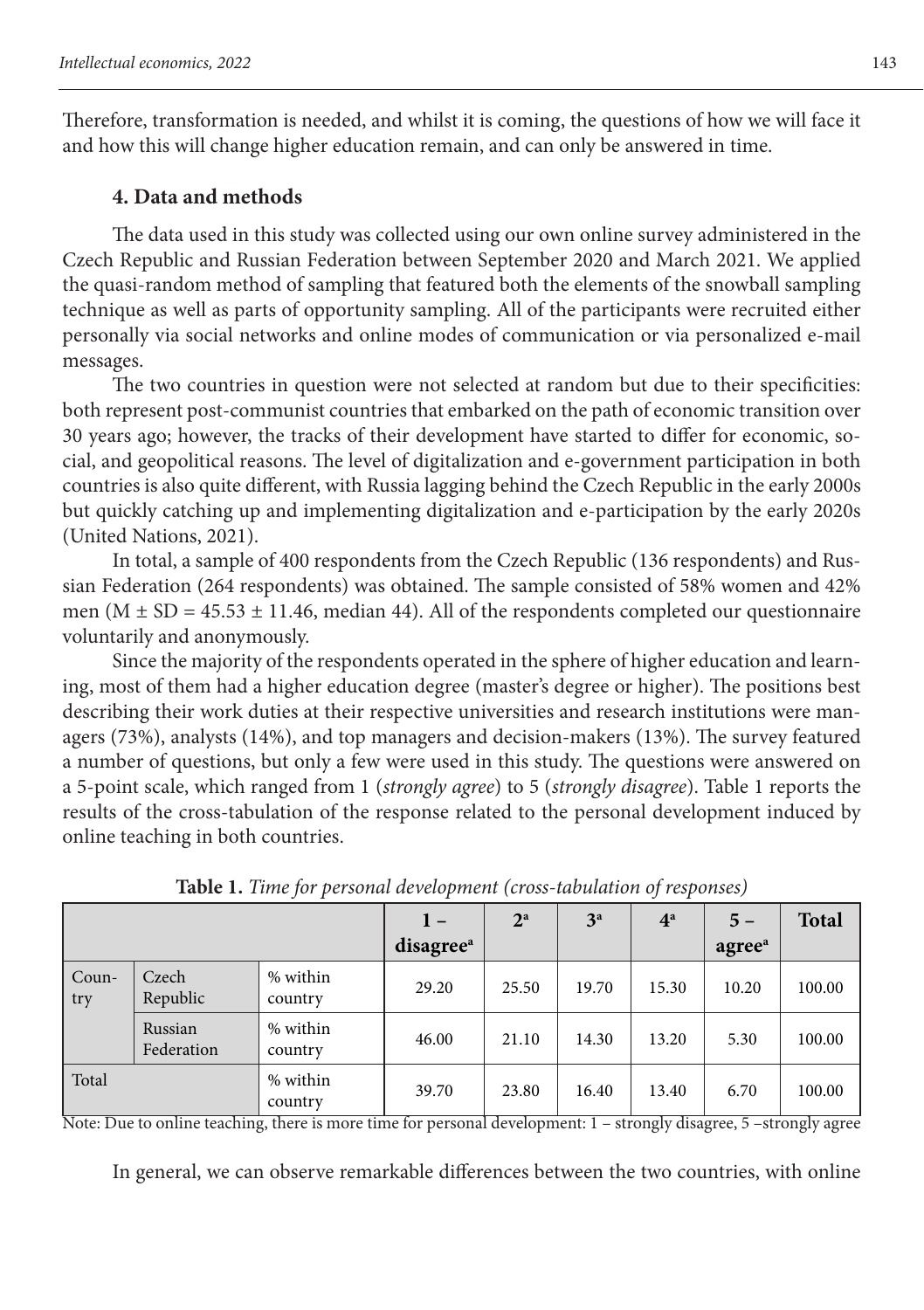teaching proving more burdensome in the case of Russia than in the Czech Republic.

Table 2 reports the results of the cross-tabulation of the responses related to engagement in online collaborations induced by online teaching in both countries. Once again, we can see that the digital surge caused by the COVID-19 pandemic had a more positive impact on distant research collaboration in the Czech Republic than in Russia.

|              |                       |                     | $1 -$                 | $2^{\rm a}$ | 3 <sup>a</sup> | $4^{\mathrm{a}}$ | $5 -$              | <b>Total</b> |
|--------------|-----------------------|---------------------|-----------------------|-------------|----------------|------------------|--------------------|--------------|
|              |                       |                     | disagree <sup>a</sup> |             |                |                  | agree <sup>a</sup> |              |
| Coun-<br>try | Czech<br>Republic     | % within<br>country | 16.10                 | 22.60       | 29.90          | 20.40            | 10.90              | 100.00       |
|              | Russian<br>Federation | % within<br>country | 24.50                 | 16.20       | 20.40          | 23.80            | 15.10              | 100.00       |
| Total        |                       | % within<br>country | 20.50                 | 19.20       | 24.60          | 23.10            | 12.50              | 100.00       |

**Table 2.** *Motivation to use distant methods of scientific research (cross-tabulations of responses)*

Note: Online teaching motivated me to use distant methods of engaging in scientific collaborations: 1 – strongly disagree, 5 – strongly agree

Using the data obtained in the course of our research, we can build an ordinal regression analysis in order to test the relationships between the components of emotional creativity on one side and motivation to look for new ways of teaching and research during and after the COV-ID-19 pandemic on the other. Our formal model can be presented in the form of the following equation (1):

$$
motion = logit (\alpha_0 ECI + \alpha_1 age + \alpha_2 gender + \alpha_3 country ++ \alpha_4 sciences + \alpha_5 position + e
$$
 (1)

where:

*motivation* – indicators of motivation;

*emotional creativity (ECI)* – measured by its subscales of novelty, preparedness, and subsequent effectiveness/authenticity;

*age* – age of the respondent;

*gender* – gender of the respondent;

*country* – country of the respondent;

*sciences* – type of education (formal sciences, natural sciences, or social sciences);

*position* – position at the university which best describes the job: lecturer, researcher, manager;

*e* – is an error term.

The results of the empirical model estimations are presented in the next section and discussed with regard to the research topic and focus.

Research findings

Table 3 reports the results of ordinal regression analysis, with the effectiveness of creativity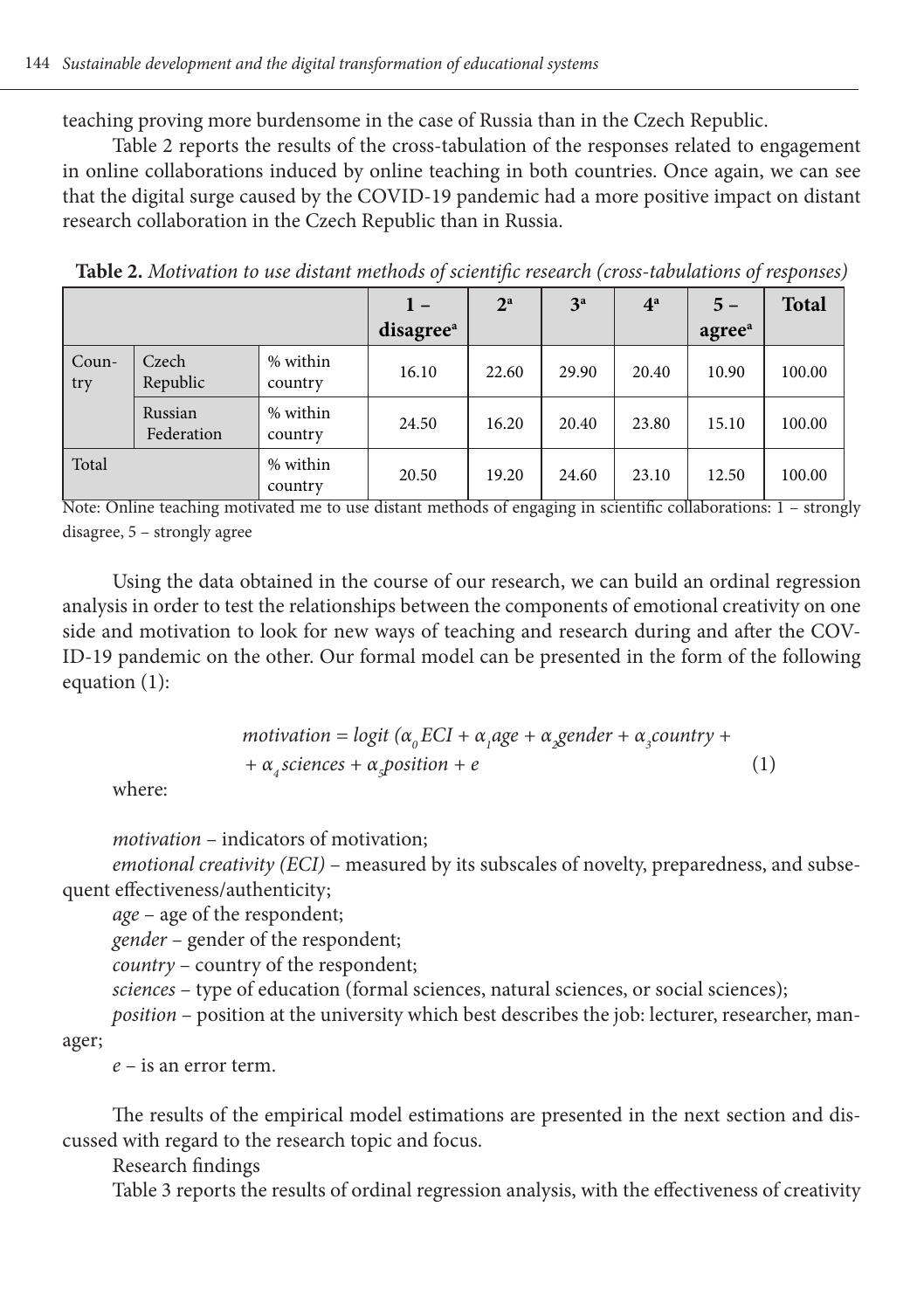as a key factor that enhances motivation for novel ways of doing research during the COVID-19 pandemic.

Our empirical findings confirm that the ECI variable comes through as significant in all cases. Additionally, it became obvious that the effectiveness/authenticity component of emotional creativity proved to be positively associated with motivation for novel ways of doing research during the COVID-19 pandemic, while age was negatively related to the motivation to learn and embrace new technologies regardless of the field of research or education.

|                      | Qualification<br>enhancement |       | Online research |       | <b>Research partners</b> |       | Interdisciplinary<br>research |       | Personal<br>development |       |  |
|----------------------|------------------------------|-------|-----------------|-------|--------------------------|-------|-------------------------------|-------|-------------------------|-------|--|
|                      | Estimate                     | Sig.  | Estimate        | Sig.  | <b>Estimate</b>          | Sig.  | <b>Estimate</b>               | Sig.  | Estimate                | Sig.  |  |
| Threshold 1          | 0.462                        | 0.528 | $-1.033$        | 0.157 | 0.274                    | 0.712 | 0.127                         | 0.865 | 1.595                   | 0.034 |  |
| Threshold 2          | 1.275                        | 0.082 | $-0.068$        | 0.926 | 1.332                    | 0.073 | 1.156                         | 0.121 | 2.619                   | 0.001 |  |
| Threshold 3          | 2.375                        | 0.001 | 0.980           | 0.179 | 2.928                    | 0.000 | 2.714                         | 0.000 | 3.489                   | 0.000 |  |
| Threshold 4          | 3.392                        | 0.000 | 2.368           | 0.001 | 4.246                    | 0.000 | 4.045                         | 0.000 | 4.783                   | 0.000 |  |
| ECI                  | $0.054**$                    | 0.002 | $0.042*$        | 0.012 | $0.056**$                | 0.001 | $0.067***$                    | 0.000 | $0.057**$               | 0.001 |  |
| Age                  | $-0.008$                     | 0.311 | $-0.017*$       | 0.020 | $-0.006$                 | 0.411 | $-0.014$                      | 0.069 | $-0.012$                | 0.116 |  |
| Gender<br>(men)      | $-0.025$                     | 0.892 | $-0.188$        | 0.298 | 0.131                    | 0.477 | 0.109                         | 0.556 | $0.405*$                | 0.029 |  |
| Country              |                              |       |                 |       |                          |       |                               |       |                         |       |  |
| Czech Re-<br>public  | $-0.288$                     | 0.157 | 0.141           | 0.487 | 0.095                    | 0.647 | 0.050                         | 0.810 | $0.617**$               | 0.003 |  |
| Sciences             |                              |       |                 |       |                          |       |                               |       |                         |       |  |
| Formal Sci-<br>ences | 0.383                        | 0.270 | 0.453           | 0.188 | 0.053                    | 0.879 | 0.272                         | 0.437 | 0.237                   | 0.499 |  |
| Natural<br>Sciences  | 0.797                        | 0.070 | $-0.002$        | 0.997 | $-0.224$                 | 0.616 | $-0.031$                      | 0.944 | 0.020                   | 0.965 |  |
| Social Sci-<br>ences | $0.623*$                     | 0.014 | 0.177           | 0.478 | $-0.268$                 | 0.291 | $-0.169$                      | 0.507 | 0.080                   | 0.756 |  |
|                      |                              |       |                 |       | Position                 |       |                               |       |                         |       |  |
| Lecturer             | $-0.022$                     | 0.930 | $-0.332$        | 0.190 | $-0.392$                 | 0.128 | $-0.668*$                     | 0.010 | 0.436                   | 0.103 |  |
| Researcher           | $-0.228$                     | 0.490 | 0.002           | 0.994 | $-0.116$                 | 0.728 | $-0.562$                      | 0.093 | $0.674*$                | 0.049 |  |
| Pseudo R-Square      |                              |       |                 |       |                          |       |                               |       |                         |       |  |
| Cox and<br>Snell     | 0.051                        |       | 0.043           |       | 0.051                    |       | 0.064                         |       | 0.069                   |       |  |
| Nagelkerke           | 0.053                        |       | 0.045           |       | 0.054                    |       | 0.068                         |       | 0.073                   |       |  |

**Table 3.** *Effectiveness as a key factor that improves motivation for novel ways of doing research during the COVID-19 pandemic*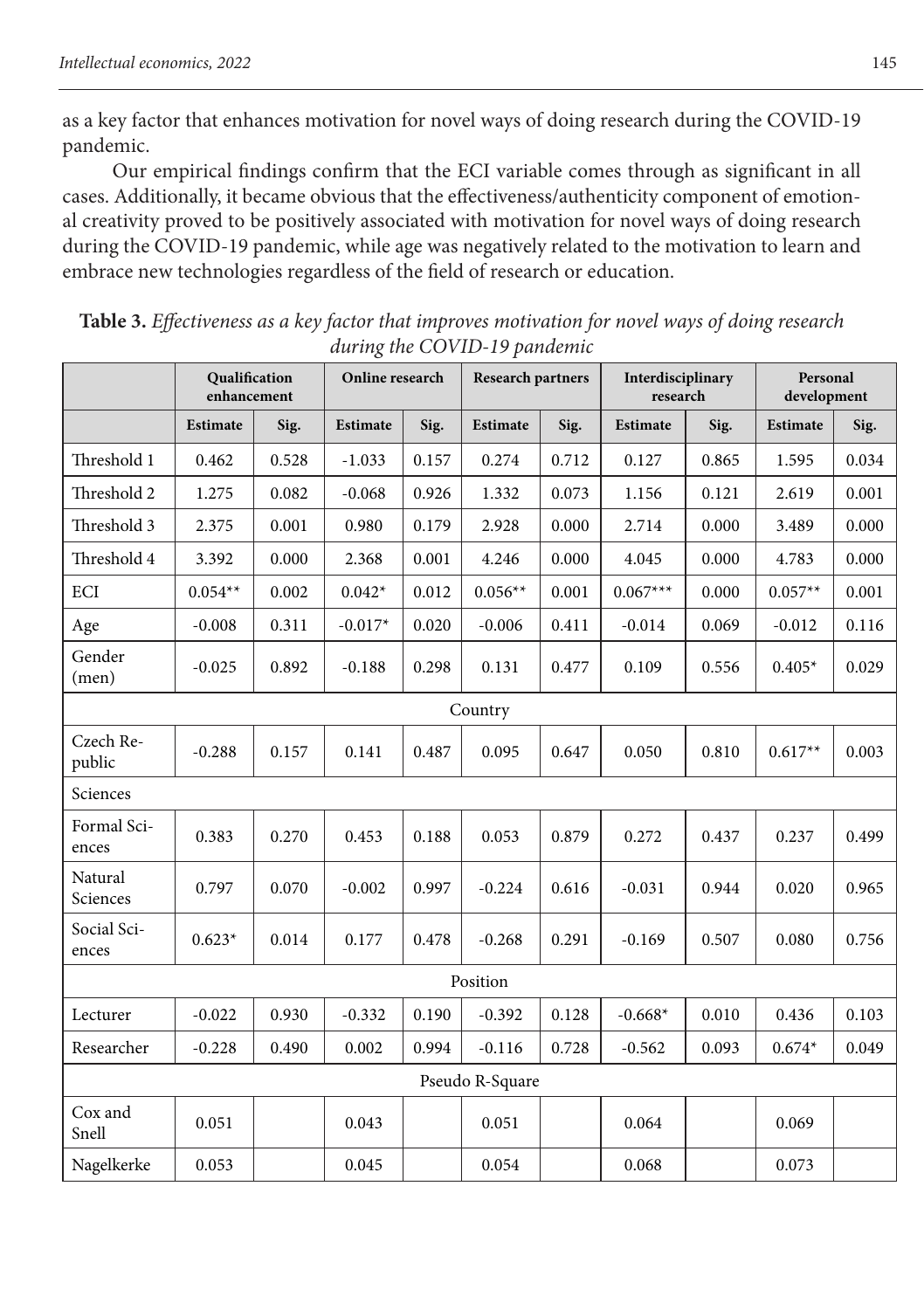| McFadden | 0.017 |       | 0.014 |       | 0.018 |       | 0.023 |       | 0.025 |       |
|----------|-------|-------|-------|-------|-------|-------|-------|-------|-------|-------|
| Sig      |       | 0.007 |       | 0.027 |       | 0.007 |       | 0.001 |       | 0.000 |
| N        | 400   |       |       |       |       |       |       |       |       |       |

Note: Reference Variables: gender (women), country (Russian Federation), science (applied sciences), position (manager). Link function: Logit.

It became apparent that young researchers and lecturers are more motivated in driving digital enhancement into educational and scientific processes and introduce more novel elements into existing structures. In addition, it also appears that system shocks such as the COVID-19 pandemic might also become the triggers of profound changes, such as wide-scale digitalization, that would have taken years to be implemented under normal circumstances (Polycronidou et al., 2021). Here, one can recall the Schumpeterian concept of "creative destruction," which resonates similarly.

#### **Conclusion**

Overall, we can see that higher education is undergoing massive digitalization in recent years. This process is reinforced by the sustainable development and digital transformation of educational systems. Various experiments with computer-aided education began in the 1950s, such as the computer-aided teaching program, in which a computer was used to present learning materials from text, audio, and video, and to evaluate students' progress. For example, in 1950, the University of Iowa began developing television courses, and in the 1970s, community colleges in the United States created courses that could be broadcast on local television stations.

The advent of new technologies has also led to teaching methods requiring special training. As evidence grows that there are promising opportunities to engage students, identify difficulties students have with learning materials, and adapt teaching methods, the current gap in the preparation that most doctoral students receive could become a major handicap. More work is needed to develop better methods for colleges to measure student learning, not only for critical thinking and writing, but also for other primary education purposes. Without reliable learning measures, competition among students will not do much to improve the quality of teaching, and applicants will have no way of knowing which universities offer the best teaching.

Research is the engine of growth and innovation, which explains the strong emphasis placed by leading universities on it, but that does not excuse the neglect of the actual education offered to students, including critical issues that prepare them for the real world. Rising graduation rates and educational attainment will do little if students do not learn something of lasting value. Students learn best when they understand what they are learning and control their own learning. A metacognitive approach to teaching helps students take control of their own learning outcomes by using a set of personalized learning strategies to define their own learning goals and monitor their progress towards those goals. Teachers need to know how to help their students assess their own understanding of the best approach to learning.

The 11 members of the UIA work together to identify and test innovative programs that aim to improve students' objectives and create textbooks that work on a large scale to help all students, regardless of background, obtain a degree. This paper is a tutorial on the learning opportu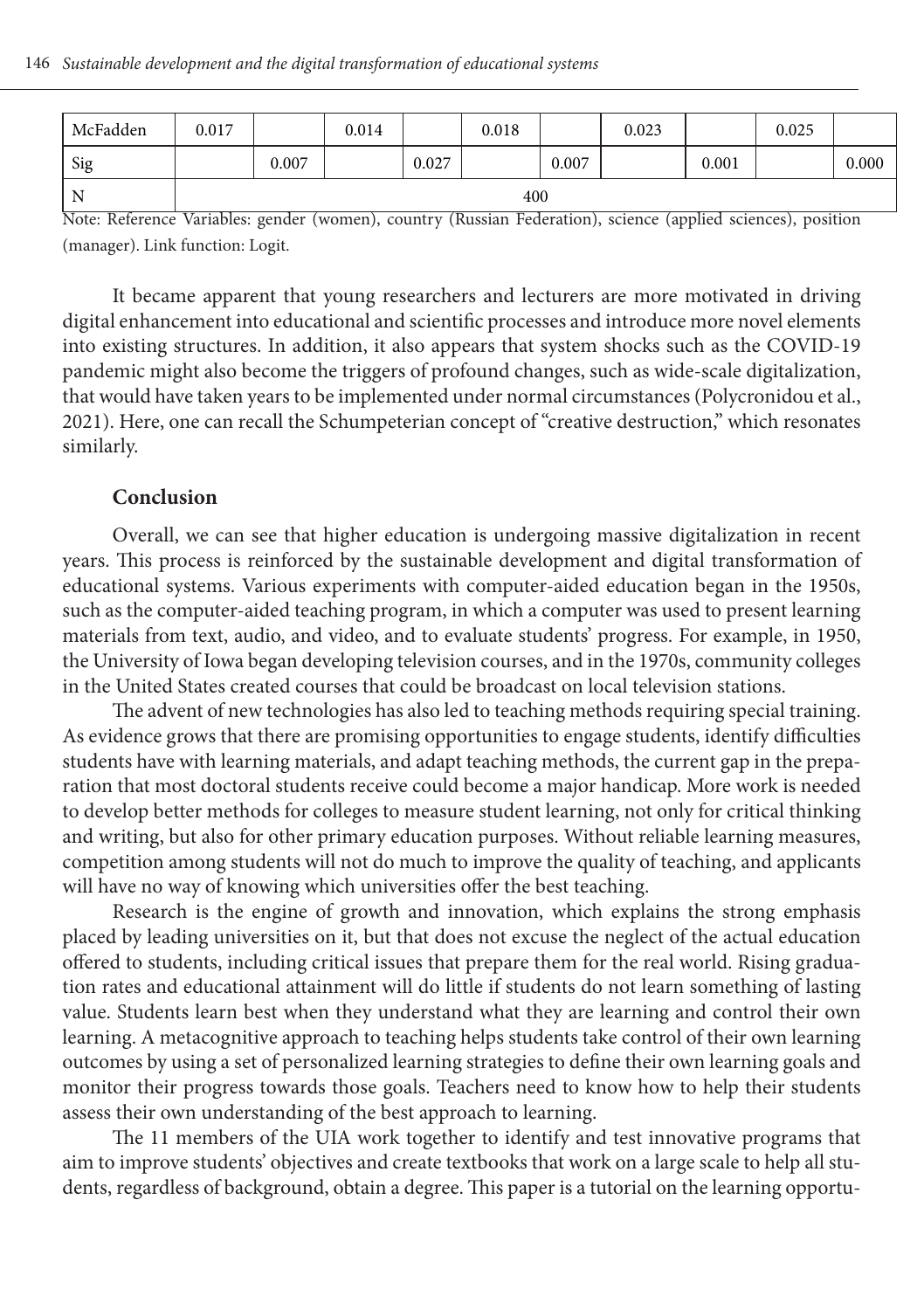nities provided by online and blended learning, as well as practical practices for online courses. A few institutions have made significant progress in improving student success. This is a promising result, given that only three out of ten children who drop out of high school achieve a degree by the age of 25. Schools that support large numbers of non-traditional and at-risk students can opt for a model of blended learning. Teachers can support those who need to learn independently in the room, and students can learn and practice new concepts in a digital environment. For schools with scarce resources, the online laboratory model for blended learning is a viable option to help students to complete courses, including those that are not offered at specific school locations.

Joint learning is the process in which two or more students work together to learn together, consisting of a small group of participants of different skill levels who have a variety of learning activities to master materials and develop teacher-constructed knowledge of content issues. The Flex model of blended learning is an Advance Path Academy approach to blended learning in which schools collaborate with school districts to address the needs of students with behavioral, academic, and socioeconomic challenges. Team members are responsible for learning, teaching, and supporting team-mates in learning. According to a recent UCLA Higher Education Research Institute survey, collaborative learning methods are used in two-thirds of higher education courses.

Online learning does not focus on delivering content, and reproduces the basic teacher-centered and transmissive face-to-face model. Courses offer prepared material, dialogue, feedback, and opportunities for teachers to adapt, but the risk of disaster is high and much of students' distress is invisible. The complicated economic scenarios associated with the online model cover the training that citizens need to be ready to solve new problems. Intelligent pedagogy is a teaching approach that uses technology to improve the learning experience. Examples include the use of Learning Analytics to help tutors design curricula and support students in managing their learning, and the creative use of technologies such as virtual and augmented reality in learning and teaching. To achieve a self-overlapping model of blended learning, successful students must be self-motivated. While many see university as an opportunity to take advantage of promising career prospects, it is also a unique opportunity to think about oneself and consider how a person can benefit from this experience. In return, top lecturers who publish research results generate scholarship income that can be used by doctoral students for their teaching. The journals in which they publish research are based on a questionable business model: they own a profitable publishing empire that generates billions in revenue. We believe that the entire higher education system prioritizes the classroom over the research laboratory, and changing this dynamic is a challenge. Students are paying more and more for less, and student debt is at an alltime high. Many universities exacerbate inequality by accepting students from higher socio-economic backgrounds at higher rates. These problems are compounded by the fact that many high schools in low-income communities do not help students develop the study skills they need to excel in college. Without preparation, students find it difficult to keep up in college and lose the confidence and motivation that are essential to completing their studies.

Thus, barriers to the effective implementation of digital higher education include a wide range of factors, from digital gaps among employees, caused by inadequate training, unwanted attitudes, or systemic isolation, to inequalities between students that increase and arise around the conditions of insufficient preparation for the crisis caused by the COVID-19 pandemic. How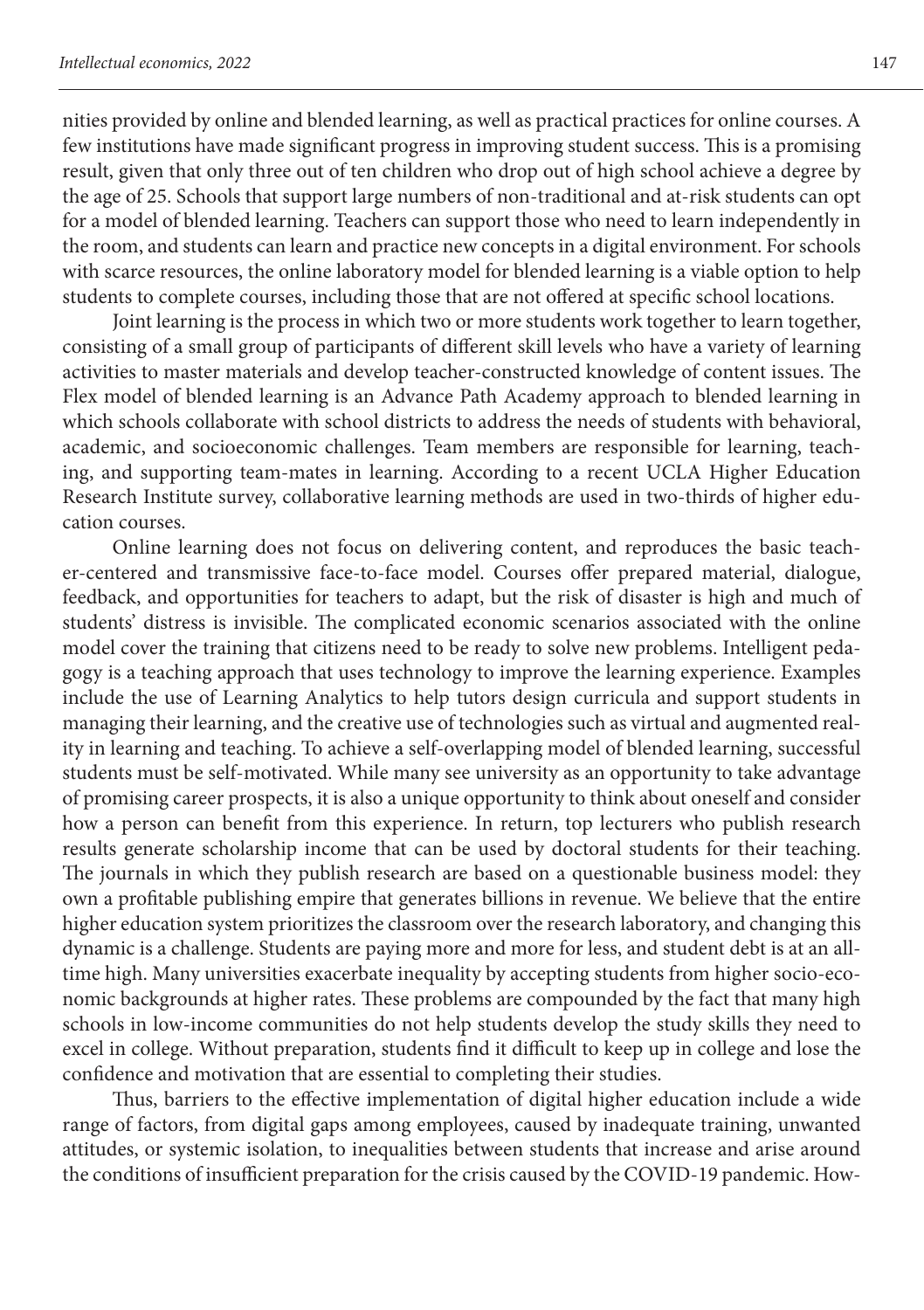ever, we need to overcome these barriers to be able to face the challenges that digitalization and other civilizational changes pose to our higher education systems. All of us need to learn how to transform and adapt in order to be able to cope with the new threats and issues that might arise in the years to come.

# **References**

- 1. Aikens, K., McKenzie, M., & Vaughter, P. (2016). Environmental and sustainability education policy research: A systematic review of methodological and thematic trends. Environmental Education Research, 22(3), 333–359. https://doi.org/10.1080/13504622.2015.1 135418
- 2. Aspen Institute. (2020, October 15). K12 Climate Action releases report highlighting opportunities for growth in climate change mitigation, adaptation and education in public schools [Press release]. https://www.aspeninstitute.org/news/press-release/k12-climate-action-releases-report
- 3. Barnett, M., Vaughn, M. H., Strauss, E., & Cotter, L. (2011). Urban environmental education: Leveraging technology and ecology to engage students in studying the environment. International Research in Geographical and Environmental Education, 20(3), 199–214. https://doi.org/10.1080/10382046.2011.588501
- 4. Biasutti, M., & Frate, S. (2017). A validity and reliability study of the attitudes toward sustainable development scale. Environmental Education Research, 23(2), 214–230. https:// doi.org/10.1080/13504622.2016.1146660
- 5. Blankenberger, B., & Williams, A. M. (2020). COVID and the impact on higher education: The essential role of integrity and accountability. Administrative Theory & Praxis, 42(3), 404–423. https://doi.org/10.1080/10841806.2020.1771907
- 6. Čábelková, I., Blaginin, V., Strielkowski, W., & Platitsyn, A. (2020). Sustainable education: Altering the opinions on renewable energy sources. E3S Web of Conferences, 208, 09001. https://doi.org/10.1051/e3sconf/202020809001
- 7. Dhawan, S. (2020). Online learning: A panacea in the time of COVID-19 crisis. Journal of Educational Technology Systems, 49(1), 5–22. https://doi.org/10.1177/0047239520934018
- 8. Edwards, D., Sustarsic, M., Chiba, M., McCormick, M., Goo, M., & Perriton, S. (2020). Achieving and monitoring education for sustainable development and global citizenship: A systematic review of the literature. Sustainability, 12(4), 1383. https://doi.org/10.3390/ su12041383
- 9. ElMassah, S., & Mohieldin, M. (2020). Digital transformation and localizing the sustainable development goals (SDGs). Ecological Economics, 169, 106490. https://doi.org/10.1016/j. ecolecon.2019.106490
- 10. Engeström, Y., & Sannino, A. (2010). Studies of expansive learning: Foundations, findings and future challenges. Educational Research Review, 5(1), 1–24. https://doi.org/10.1016/j. edurev.2009.12.002
- 11. Ferreira, M., Martinsone, B., & Talić, S. (2020). Promoting sustainable social emotional learning at school through relationship-centered learning environment, teaching methods and formative assessment. Journal of Teacher Education for Sustainability, 22(1), 21–36. https://doi.org/10.2478/jtes-2020-0003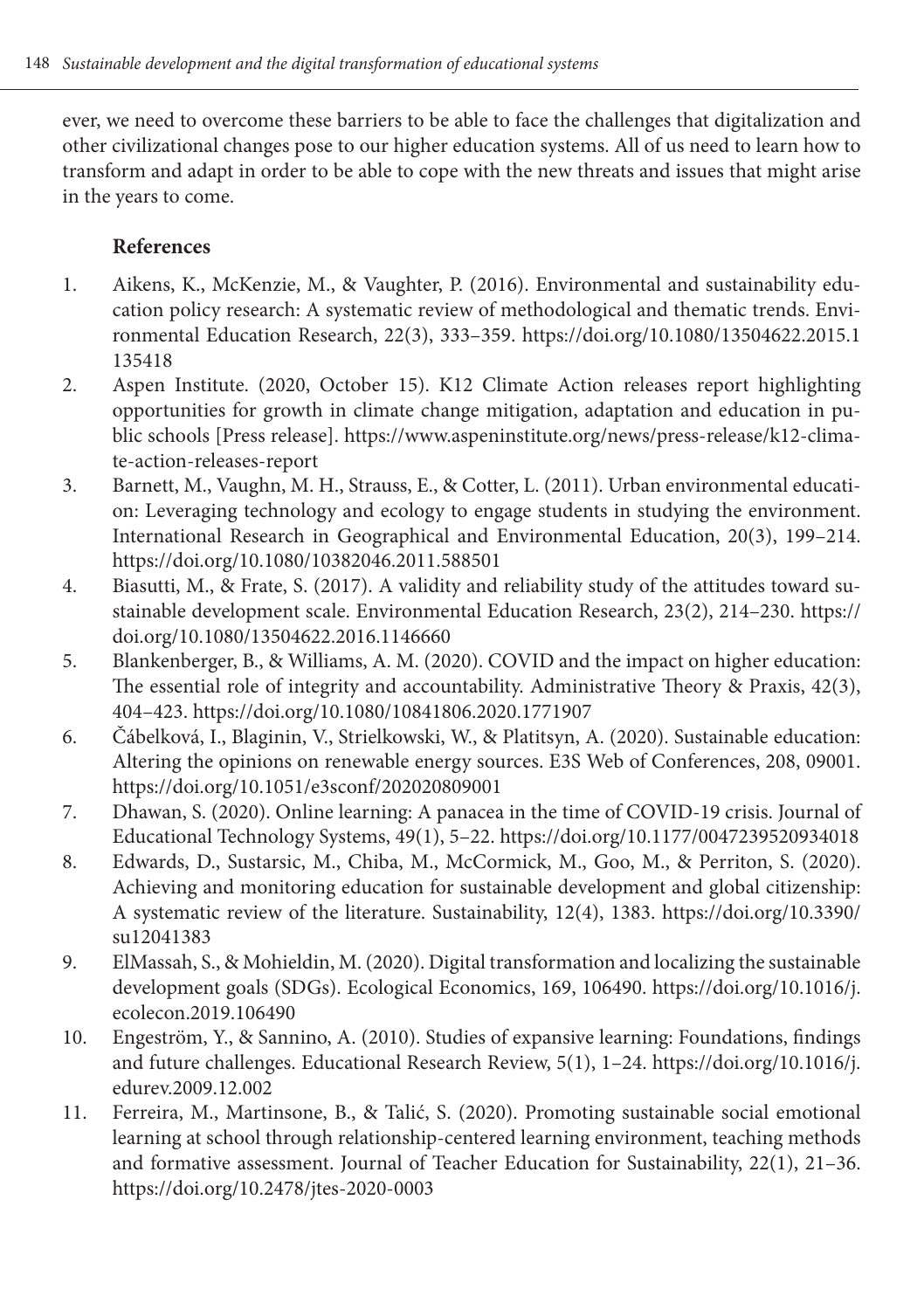- 12. García-González, E., Jiménez-Fontana, R., & Goded, P. A. (2020). Approaches to teaching and learning for sustainability: Characterizing students' perceptions. Journal of Cleaner Production, 274, 122928. https://doi.org/10.1016/j.jclepro.2020.122928
- 13. Gilman, N. (2018). Modernization theory never dies. History of Political Economy, 50(S1), 133–151. https://doi.org/10.1215/00182702-7033896
- 14. Karami-Akkary, R., Mahfouz, J., & Mansour, S. (2019). Sustaining school-based improvement: Considering emotional responses to change. Journal of Educational Administration, 57(1), 50–67. https://doi.org/10.1108/JEA-01-2018-0022
- 15. Kiely, L., Parajuly, K., Green, J. A., & Fitzpatrick, C. (2021). Education for UN Sustainable Development Goal 12: A cross-curricular program for secondary level students. Frontiers in Sustainability, 2, 6. https://doi.org/10.3389/frsus.2021.638294
- 16. Knoema. (2021). Digital Evolution Index (DEI). https://knoema.com/DEI2020/digital-evolution-index-dei
- 17. Kopnina, H., & Cocis, A. (2017). Environmental education: Reflecting on application of environmental attitudes measuring scale in higher education students. Education Sciences, 7(3), 69. https://doi.org/10.3390/educsci7030069
- 18. Ladwig, J. G. (2010). Beyond academic outcomes. Review of Research in Education, 34(1), 113–141. https://doi.org/10.3102/0091732X09353062
- 19. Lele, S. (2021). From wildlife-ism to ecosystem-service-ism to a broader environmentalism. Environmental Conservation, 48(1), 5–7. https://doi.org/10.1017/S0376892920000466
- 20. Lindqvist, M. H., & Pettersson, F. (2019). Digitalization and school leadership: on the complexity of leading for digitalization in school. The International Journal of Information and Learning Technology, 36(3), 218–230. https://doi.org/10.1108/IJILT-11-2018-0126
- 21. Machin, A. (2012). Decisions, disagreement and responsibility: towards an agonistic green citizenship. Environmental Politics, 21(6), 847–863. https://doi.org/10.1080/09644016.20 12.712791
- 22. Malik, R. S. (2018). Educational challenges in 21st century and sustainable development. Journal of Sustainable Development Education and Research, 2(1), 9–20. https://doi. org/10.17509/jsder.v2i1.12266
- 23. Marouli, C. (2021). Sustainability education for the future? Challenges and implications for education and pedagogy in the 21st century. Sustainability, 13(5), 2901. https://doi. org/10.3390/su13052901
- 24. Mensah, J. (2019). Sustainable development: Meaning, history, principles, pillars, and implications for human action: Literature review. Cogent Social Sciences, 5(1), 1653531. https://doi.org/10.1080/23311886.2019.1653531
- 25. Mhlanga, D., & Moloi, T. (2020). COVID-19 and the digital transformation of education: What are we learning on 4IR in South Africa? Education Sciences, 10(7), 180. https://doi. org/10.3390/educsci10070180
- 26. Nordhaus, W. (2019). Climate change: The ultimate challenge for economics. American Economic Review, 109(6), 1991–2014. https://doi.org/10.1257/aer.109.6.1991
- 27. Nureev, R., Volchik, V., & Strielkowski, W. (2020). Neoliberal reforms in higher education and the import of institutions. Social Sciences, 9(5), 79. https://doi.org/10.3390/socsci9050079